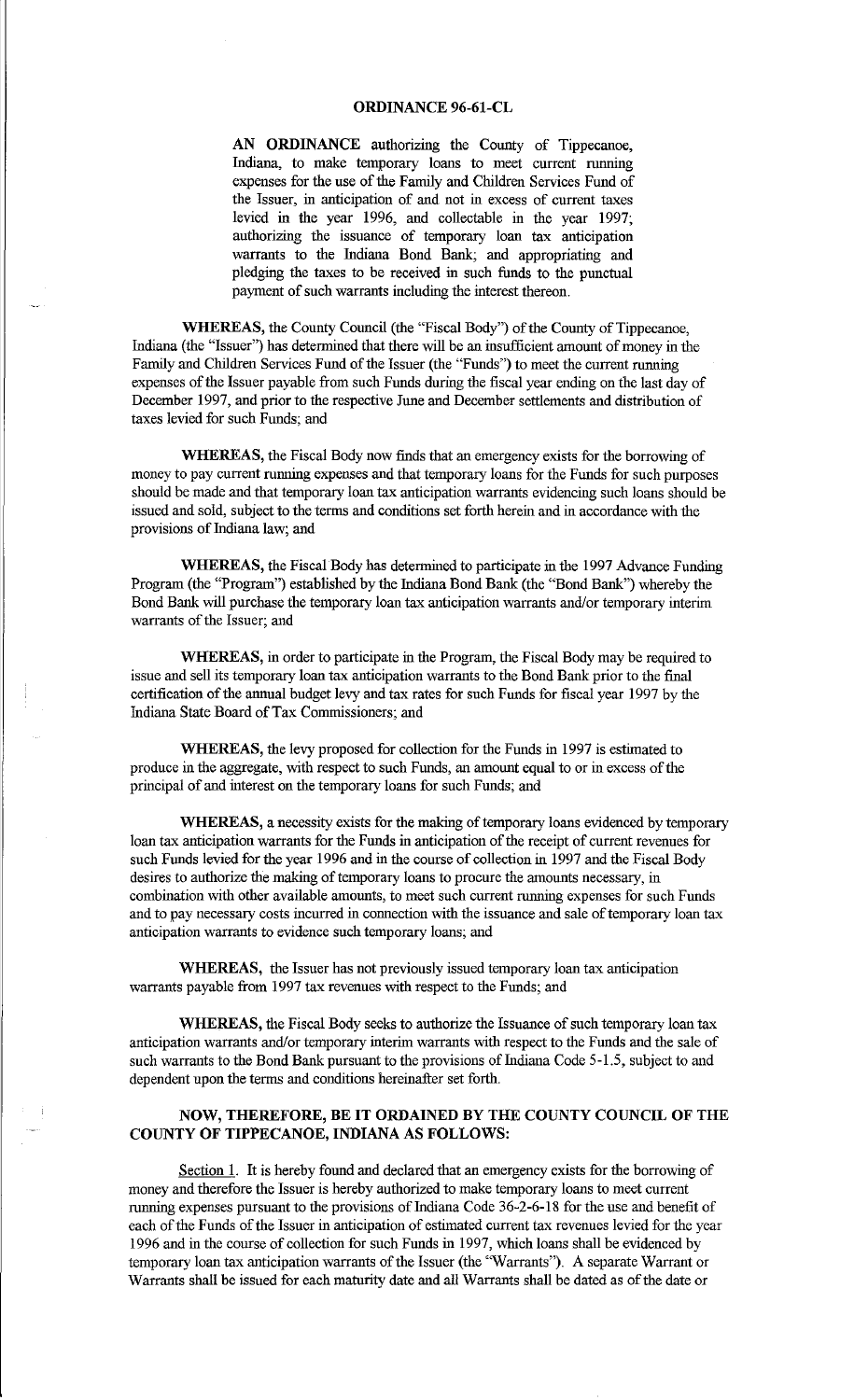delivery thereof to the Bond Bank. The Issuer is authorized to issue a Warrant maturing and payable on June 30, 1997, and December 31, 1997, in amounts not to exceed the following for the respective identified funds:

> Family and Children Services Funds: \$2,489,755 maturing on June 30, 1997 and \$2,489,755 maturing on December 31, 1997.

The Warrants shall bear interest prior to maturity at a rate or rates per auuum not to exceed a maximum of 6.5%. The exact rate or rates are to be determined under the terms of a warrant purchase agreement between the Bond Bank and the Issuer to be entered into prior to the sale of the Warrants to the Bond Bank (together with any supplements thereto, referred to the "Warrant Purchase Agreement"), in accordance with the provisions of Indiana Code 5-1.5. Interest shall be calculated on the basis of a 360-day year comprised of twelve 30-day months. The Warrants shall be deemed to be issued in denominations of One Dollar (\$1) or integral multiples thereof not exceeding the aggregate principal amount of the Warrants.

The Issuer is authorized to make payments of principal and interest on the Warrants by paying the amount due from funds that are available for immediate transfer or investment on or before 12:00 noon (Indianapolis time) on the due date to Bank One, Indianapolis, NA, the Bond Bank's Trustee (the "Trustee") under the Note Indenture dated as of February 4, 1997. Subject to Section 11 hereof, the Warrants may not be prepaid prior to the due date without the express written consent of the Bond Bank. In the event that the principal of and interest on this Warrant are not paid in full to the Bond Bank at the principal corporate trust office of the Trustee in immediately available funds on or before 12:00 noon (Indianapolis time) on the Due Date, the Borrower shall pay to the Bond Bank its allocable portion of all fees and expenses of the Bond Bank (including a charge in an amount equal to the Reinvestment Rate (as defined in the Agreement) that would accrue on the amount due and owing (the unpaid principal and accrued interest to such date) from the Due Date until paid) resulting therefrom. In addition, the Issuer shall be responsible for payment to the Bond Bank of its allocable portion of all fees and expenses attributable to a request for payment under the Credit Facility Agreement (as defined in the Warrant Purchase Agreement) resulting from a failure by the Issuer to pay in full the principal of and interest on the Warrants on the due date.

Section 2. With respect to each Fund and each maturity, the officers of the Issuer are authorized to deliver a principal amount of the Warrants up to or less than the maximum amount established for any such Fund and maturity date in Section 1 hereof in order to comply with all applicable laws and any requirements of the Bond Bank. The Warrants will be delivered on or about February 4, 1997, or otherwise as appropriate and in accordance with the terms of the Warrant Purchase Agreement. In the event that the Issuer anticipates incurring cash flow deficits after the issuance and sale of the Warrants to the Bond Bank, the Issuer is hereby authorized to issue and sell additional warrants to the Bond Bank as appropriate and in accordance with the terms of the Warrant Purchase Agreement (as supplemented form time to time) and consistent with the two preceding sentences.

In the event that the Issuer anticipates incurring cash flow deficits prior to the issuance and sale of the Warrants to the Bond Bank, the Issuer is hereby authorized to issue and sell temporary interim warrants to the Bond Bank. The issuance and sale of the temporary interim warrants shall be on substantially the same terms as the issuance and sale of the Warrants to the Bond Bank, all as set forth in the Warrant Purchase Agreement. In the event that temporary interim warrants are issued, all or a portion of the proceeds of the Warrants may be used to repay the temporary interim warrants. Provisions of this Ordinance relating to the issuance of Warrants shall also relate to the issuance of temporary interim warrants to the extent applicable.

Section 3. The principal of and interest on the Warrants shall be payable from tax revenues to be received in the respective Fund upon which such Warrant is issued. There is hereby appropriated and pledged to the payment of the Warrants issued with respect to each Fund, including interest and all necessary costs incurred in connection with the issuance and sale of the Warrants, a sufficient amount of the taxes, levied for 1996, and payable in 1997, for such Fund and in anticipation of which the Warrants have been issued, for the punctual payment of the principal of and interest on the Warrants evidencing such temporary loans, together with such issuance costs, if any.

Section 4. The Warrants issued hereunder with respect to the Fund shall be executed in the name of the Issuer by the manual or facsimile signature of the Board of County Commissioners of the County of Tippecanoe, Indiana, and attested by the Auditor of the County of Tippecanoe,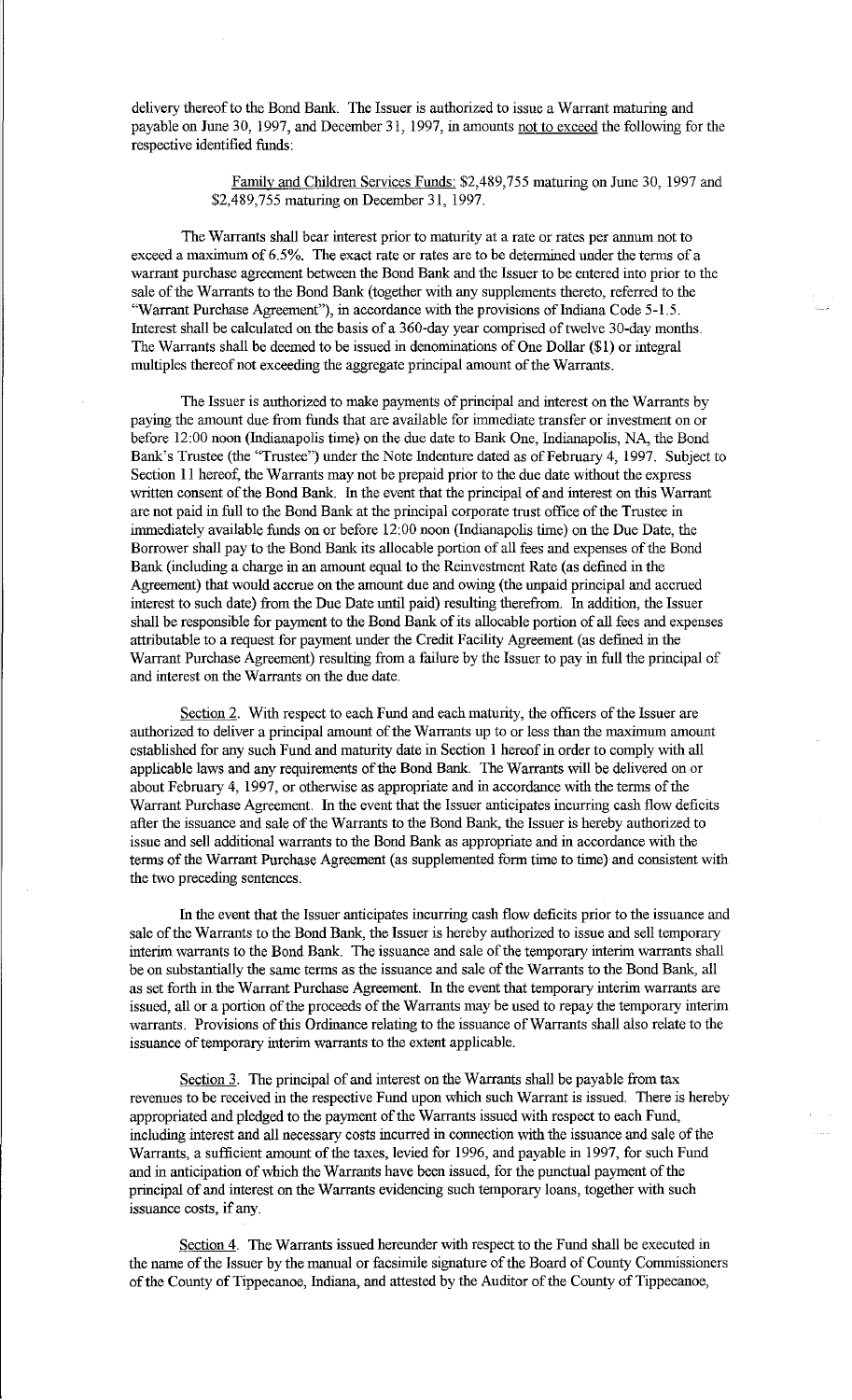Indiana, or such other officers of the Issuer as may be permitted by law, provided at least one or such signatures is manually affixed. All Warrants shall be payable in lawful money of the United States of America at the principal corporate trust office of the Trustee. Further, the Warrants shall not be delivered and no payment shall be made therefor prior to the first day of January 1997.

Section 5. The Warrants with respect to each Fund shall be issued in substantially the following form (with all blanks, changes, additions and deletions, including the appropriate amounts, dates and other information to be properly completed prior to the execution and delivery thereof, as conclusively evidenced by the signatures of the officers of the Issuer affixed thereon):

[Form of Warrant]

### **UNITED STATES OF AMERICA**

# **STATE OF INDIANA COUNTY OF TIPPECANOE**

## **COUNTY OF TIPPECANOE, INDIANA TEMPORARY LOAN TAX ANTICIPATION WARRANT**

| Warrant Fund:       | Fund                                 |                   |  |
|---------------------|--------------------------------------|-------------------|--|
| Dated Date:         | 1997                                 |                   |  |
| Due Date:           | [June 30, 1997 or December 31, 1997] |                   |  |
| Principal Sum:      |                                      |                   |  |
| Interest Rate:      |                                      | percent per annum |  |
| Authorization Date: | Ordinance No., adopted,              | 1996              |  |
|                     |                                      |                   |  |

**FOR VALUE RECEIVED,** on or before the Due Date set forth above (the "Due Date"), the County of Tippecanoe, Indiana (the "Borrower"), shall pay to the Indiana Bond Bank (the "Bond Bank") the Principal Sum set forth above pursuant to a certain Warrant Purchase Agreement between the Bond Bank and the Borrower, dated as of December 1, 1996 (the "Agreement").

In addition, the Borrower on the Due Date hereof shall pay to the Bond Bank interest at the per aunum Interest Rate set forth above pursuant to the Agreement with such interest to be on the basis of a 360-day year comprised of twelve 30-day months. This Warrant shall be deemed to be issued in a minimum denomination of One Dollar (\$1) or integral multiple thereof, which in the aggregate shall not exceed the principal amount of the Warrants. Under the Note Indenture dated as of February 4, 1997, Bank One, Indianapolis, NA, is serving as the Bond Bank's Trustee (the "Trustee"). In the event that the principal of and interest on this Warrant are not paid in full to the Bond Bank at the principal corporate trust office of the Trustee in innnediately available funds on or before 12:00 noon (Indianapolis time) on the Due Date, the Borrower shall pay to the Bond Bank its allocable portion of all fees and expenses of the Bond Bank (including a charge in an amount equal to the Reinvestment Rate (as defined in the Agreement) that would accrue on the amount due and owing (the unpaid principal and accrued interest to such date) from the Due Date until paid) resulting therefrom. In addition, the Borrower shall pay to the Bond Bank its allocable portion of all fees and expenses attributable to a request for payment under the Credit Facility Agreement (as defined in the Agreement) resulting from a failure by the Borrower to pay in full the principal of and interest on this Warrant on the Due Date.

All payments of principal and interest to be made by the Borrower to the Bond Bank shall be made by paying the amount due in funds that are available for immediate transfer or investment on or before 12:00 noon (Indianapolis time) on the payment date to the Trustee in Indianapolis, Indiana. This Warrant may not be prepaid prior to the Due Date except as permitted by the Agreement.

This Warrant evidences a temporary loan to provide funds to meet current expenses of the Warrant Fund set above (the "Fund") and has been authorized by an ordinance passed and adopted by the County Council of the County of Tippecanoe, Indiana as referenced above, in accordance with Indiana Code 36-2-6-18 and all other acts amendatory thereof or supplemental thereto.

This Warrant is issued in anticipation of the tax levy which has been made for the Fund in the year 1996, which tax levy is now in course of collection. There has been irrevocable appropriated and pledged to the payment in full of the principal of and interest on this Warrant a sufficient amount of the revenues to be derived from the Fund tax levy.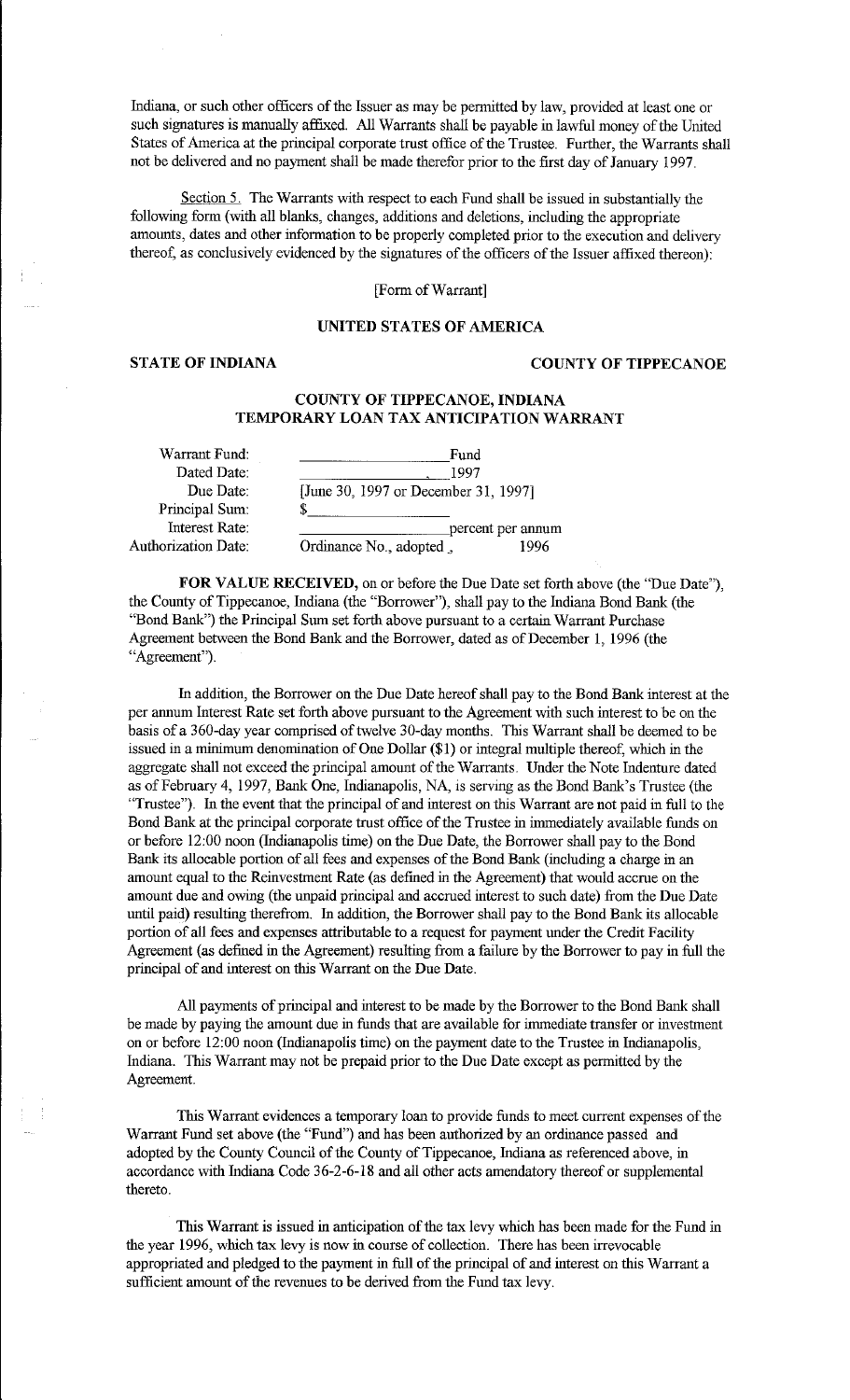It is further hereby certified, recited, and declared that all acts, conditions, and things required by law precedent to the issuance and execution of this Warrant have been properly done, have happened, and have been performed in the manner required by the constitution and statutes of the State of Indiana relating thereto; that the Fund tax levy from which (together with other amounts in the Fund) this Warrant is payable is a valid and legal levy; and that the Borrower will reserve a sufficient amount of the proceeds of the Fund tax levy currently in the course of collection for the timely payment of the principal of and interest on this Warrant in accordance with its terms.

**IN WITNESS WHEREOF,** the County of Tippecanoe, Indiana, has caused this Warrant to be executed in its corporate name by the Board of County Commissioners of the County of Tippecanoe, Indiana, and attested by the Auditor of the County of Tippecanoe, Indiana, all as of the Dated Date set forth above.

## **COUNTY OF TIPPECANOE, INDIANA BY ITS BOARD OF COUNTY COMMISSIONERS**

By: \_\_\_\_\_\_\_\_\_\_\_\_\_\_\_\_\_ \_ Commissioner By:. \_\_\_\_\_\_\_\_\_\_\_\_\_\_\_\_\_\_ \_ Commissioner By:. \_\_\_\_\_\_\_\_\_\_\_\_\_\_\_\_\_ \_

**Commissioner** 

#### **ATTEST:**

Auditor County of Tippecanoe, Indiana

#### [End of Form of Warrant]

Section 6. The fiscal officer of the Issuer (the "Fiscal Officer") is hereby authorized and directed to have the Warrants prepared, and each of the executive officers of the Issuer, or such other officers as may be permitted by law, are hereby authorized and directed to execute the Warrants in the manner and substantially the form provided in this Ordinance, as conclusively evidenced by their execution thereof

Section 7. The Fiscal Officer, on behalf of the Issuer, is authorized to sell to the Bond Bank the Warrants. The Warrant Purchase Agreement shall set forth the definitive terms and conditions for such sale. Warrants sold to the Bond Bank shall be accompanied by all documentation required by the Bond Bank pursuant to the provisions of Indiana Code 5-1.5 and the Warrant Purchase Agreement, including without limitation, an approving opinion of Bingham Summers Welsh & Spilman, specially designated bond counsel for the Warrants; certification and guarantee of signatures; and certification as to no litigation pending as of the date of delivery of the Warrants to the Bond Bank challenging the validity or issuance of the Warrants. The entry by the Issuer into the Warrant Purchase Agreement and the execution of the Warrant Purchase Agreement, on behalf of the Issuer by any of the executive officers of the Issuer, or such other officers as may be permitted by law, in accordance with this Ordinance, are hereby authorized and approved.

Section 8. The proper officers of the Issuer are hereby authorized to deliver the Warrants to the Bond Bank, upon receipt from the Bond Bank of the payment or otherwise as appropriate and in accordance with the terms of the Warrant Purchase Agreement.

Section 9. Each of the executive officers of the Issuer (including, without limitation, the Fiscal Officer), or such other officers as may be permitted by law are hereby authorized and directed to make such filings and requests, deliver such certifications, execute and deliver such documents and instruments, and otherwise take such actions as are necessary or appropriate to carry out the terms and conditions of this Ordinance and the actions authorized hereby and thereby.

Section 10. The Issuer hereby covenants that the Issuer and its officers shall not take any action or fail to take any action with respect to the proceeds of any of the Warrants or any investment earnings thereon which would result in constituting any of the Warrants as "arbitrage bonds" under the Internal Revenue Code of 1986, as amended, and any and all final or proposed regulations or rulings applicable thereto, or which would otherwise cause the interest on any of the